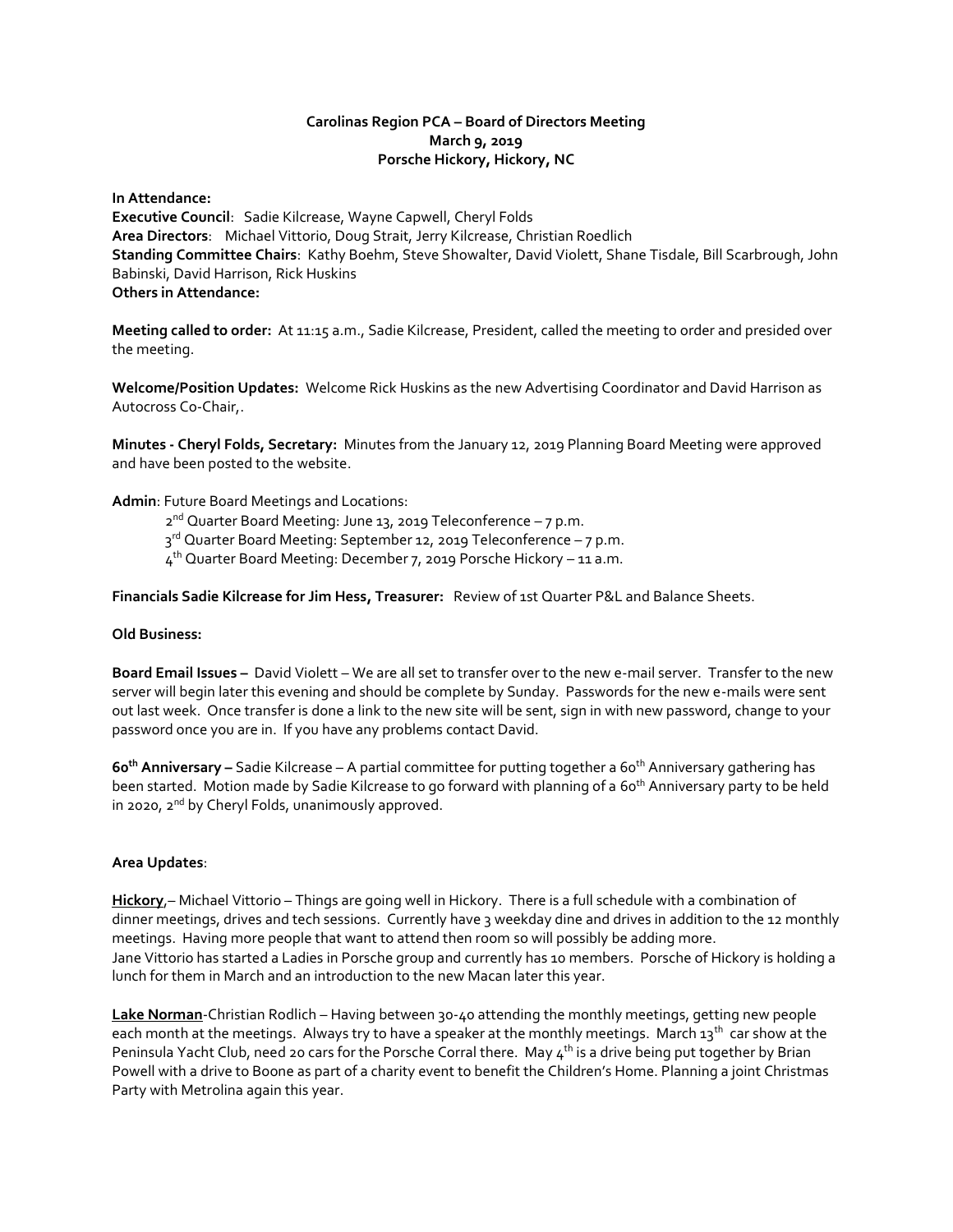**Metrolina**, Doug Strait – Things are moving along well in the Metrolina Area. Monthly meetings are being held at Maggiano's at South Park Mall. Even with the bad weather had 28-30 people for the last meeting. March 20<sup>th</sup> is the next meeting. 4/13 Wine & Shine at Morgan Ridge. 6/23 Raffaldini Euro Car Show. Joint Christmas Party with Lake Norman are just some of the events for this year.

**Sandhills**, Jerry Kilcrease for Marty Barrett – Currently have 100 PCA members registered for Sommerfest and Sandhills Motoring Festival at Little River Resort. Pinehurst concourse spots are limited to 65 Porsches at Pinehurst Village so if you want to join you need to get signed up. April 20<sup>th</sup> Triad and Sandhills is doing a joint drive and shine and show to Pittsboro, each area will leave their area and meet, stage and then have lunch followed by awards.

**Triad**, Jerry Kilcrease – Meetings are still being held at Capt. Toms this is pretty centrally located for members and parking is plentiful. Currently have 50-55 members, give or take, at the monthly meetings out of 451 members in the Triad Area. Have been getting more new members and visitors lately at the meetings, 4 or 5 new members and associate members so far this year. February  $23^{rd}$  was the joint tech session with the Sandhills Area at Porsche of Greensboro. Had 32 members and guest, lunch was provided by Porsche of Greensboro. It was a good turn out and a great time was had. On April 20<sup>th</sup> the Triad and Sandhills are hosting a joint Drive to lunch and a Shine Show event in Pittsboro. There are currently 8 events in the works in the Triad Area that are being worked on and more detail will be shared as they get closer. With 8 to 10 events in the Triad Area in addition to the Regional events keeps the members pretty active. Keep trying to have and do events that more of our members can attend and support.

## **Triangle**, Bob Kim – No Report

**Upstate**,– Shane Tisdale for Robert Rainer – The chili cookoff was held with about 120 people attending at ProTech. The Love Run dine and drive to Sierra Nevada Brewery had 17 cars. March 16<sup>th</sup> we will participate in the Greenville St Patrick's Day parade. Upstate has a somewhat informally Girls Night Out group, currently not meeting every month.

#### **Committee Updates:**

**Advertising** – Rick Huskins – Ending February with \$6,330.00 in advertising dollars. Any ideas for advertising would be accepted. If you have any idea please contact Rick and he will be happy to contact and follow up.

**Autocross**, Wayne Capwell – Welcome David Harrison as the Autocross Co-Chair. Looking forward to a fun 2019 autocross season. 5 events are scheduled with 3 in Greensboro and 2 at the Laurens Proving Grounds. The Website and Tobacco Roads have been updated with the scheduled dates. Contracts have all been signed and sent with insurance. The software update has been completed so the equipment should be up to date for the events. Currently working with David Violett to get the website updated so the event results can be posted. Any Area Directors interested in having Wayne or David do a presentation on autocross at your area meetings just contact us. Have been seeing an increase in family member teams attending autocross. Any new venue ideas would be appreciated and we would be happy to check them out. Trophies are being changed this year to include Goodie Store gift certificates.

**Club Race** – Bill Scarbrough – Had some informal meetings and discussions at the Daytona 24 regarding possible shared SCCA event at CMP. There is a lot of interest in attending a club race at CMP if they get it paved as has been discussed. Time of year for a club race at CMP would be a matter to review once the repaving has been completed, would be looking at 2020. Would need approximately 65 cars to be a break even event. If Area Directors would like to have Bill speak about club racing at your monthly meetings please contact him.

DE Chair- John Babinski – First DE is set for March 16<sup>th</sup> -17<sup>th</sup>, registration closed March 8<sup>th</sup>. 95 participants are registered and the green group is maxed out. Has seen an increase in the number of female drivers, very excited